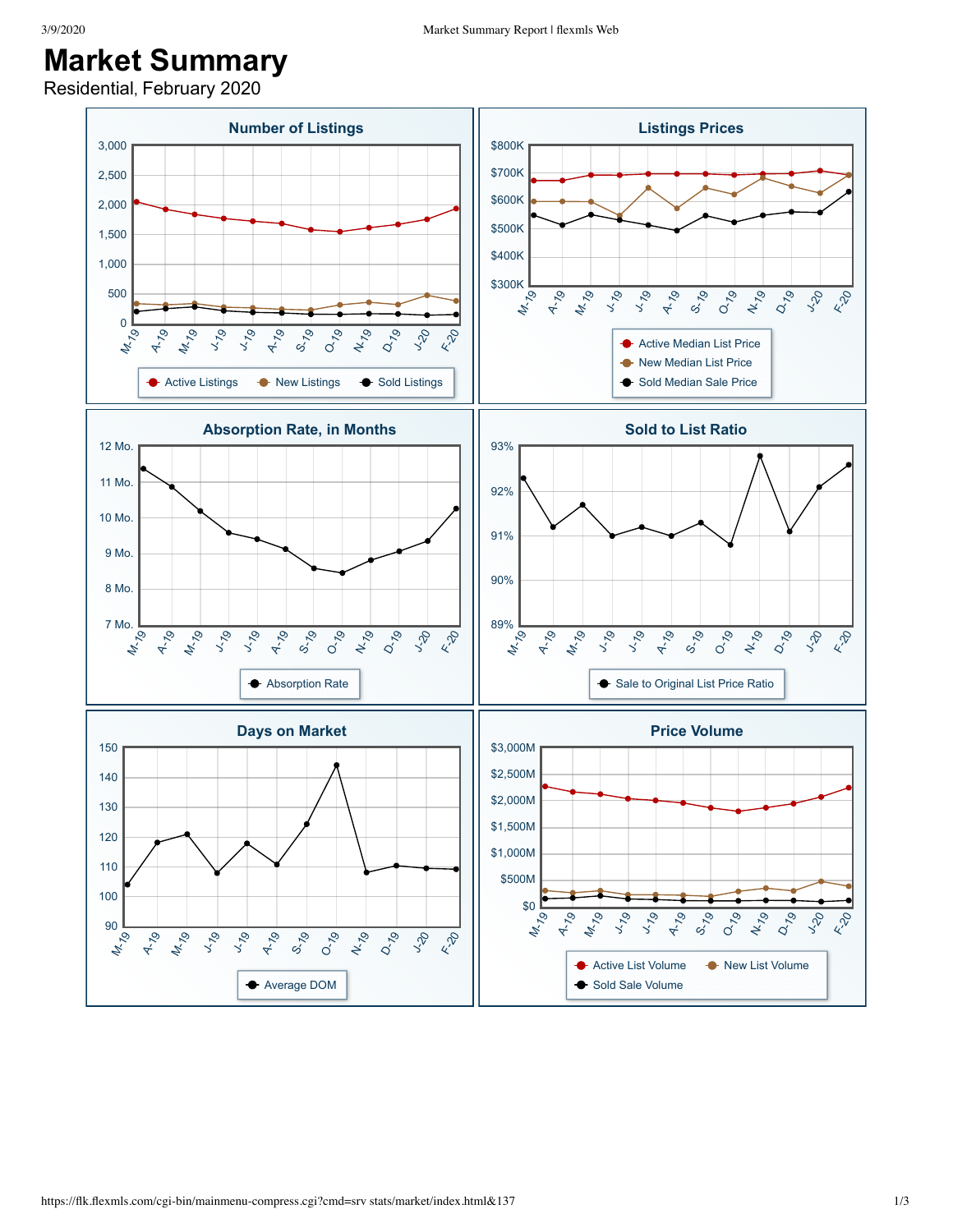| <b>Summary Statistics</b> |             |             |          |                 |                 |                   |
|---------------------------|-------------|-------------|----------|-----------------|-----------------|-------------------|
|                           | $Feb-20$    | $Feb-19$    | $%$ Chg  | <b>2020 YTD</b> | <b>2019 YTD</b> | % Chg $ $         |
| Absorption Rate           | 10.27       | 11.44       | $-10.23$ | 9.81            | 11.06           | $-11.30$          |
| Average List Price        | \$1.161.019 | \$1.086.585 | 6.85     | \$1.121.571     | \$1.047.815     | 7.04              |
| l Median List Price       | \$695,000   | \$650,000   | 6.92     | \$695,000       | \$649,000       | 7.09 <sub>l</sub> |
| Average Sale Price        | \$772.184   | \$726.393   | 6.30     | \$724.299       | \$719.250       | 0.70              |
| Median Sale Price         | \$635,000   | \$527.500   | 20.38    | \$592.500       | \$540,000       | 9.72              |
| Average DOM               | 109         | 104         | 4.81     | 109             | 100             | 9.00              |
| Median DOM                | 69          | 60          | 15.00    | 69              | 64              | 7.81              |

| <b>Sold Listings</b> |                |                   |          |                |                     |          | <b>Pending Listings</b> |                |                         |          |                |                     |          |
|----------------------|----------------|-------------------|----------|----------------|---------------------|----------|-------------------------|----------------|-------------------------|----------|----------------|---------------------|----------|
|                      |                | <b>This Month</b> |          |                | <b>Year to Date</b> |          |                         |                | <b>This Month</b>       |          |                | <b>Year to Date</b> |          |
|                      | 2020           | 2019              | % Chg    | 2020           | 2019                | % Chg    |                         | 2020           | 2019                    | $%$ Chg  | 2020           | 2019                | % Chg    |
| 0-99,999             | 1              | 1                 | 0.0      | 1              | 1                   | 0.0      | 0-99,999                | 0              | $\mathbf{1}$            | $-100.0$ | 0              | 1                   | $-100.0$ |
| 100,000-149,999      | 2              | 3                 | $-33.3$  | $\overline{2}$ | 4                   | $-50.0$  | 100,000-149,999         | $\overline{c}$ | 5                       | $-60.0$  | 3              | 6                   | $-50.0$  |
| 150,000-199,999      | 3              | 4                 | $-25.0$  | 8              | $\overline{7}$      | 14.3     | 150,000-199,999         | 1              | 4                       | $-75.0$  | 6              | 12                  | $-50.0$  |
| 200,000-249,999      | 6              | 4                 | 50.0     | 10             | 6                   | 66.7     | 200,000-249,999         | 3              | 3                       | 0.0      | 10             | 8                   | 25.0     |
| 250,000-299,999      | 6              | 10                | $-40.0$  | 11             | 18                  | $-38.9$  | 250,000-299,999         | $\overline{c}$ | 6                       | $-66.7$  | 3              | 17                  | $-82.4$  |
| 300,000-349,999      | 5              | 10                | $-50.0$  | 17             | 17                  | 0.0      | 300,000-349,999         | $\overline{c}$ | $\overline{7}$          | $-71.4$  | 6              | 15                  | $-60.0$  |
| 350,000-399,999      | 9              | 13                | $-30.8$  | 22             | 20                  | 10.0     | 350,000-399,999         | 4              | 21                      | $-81.0$  | 20             | 34                  | $-41.2$  |
| 400,000-449,999      | 13             | 13                | 0.0      | 31             | 29                  | 6.9      | 400,000-449,999         | 6              | 15                      | $-60.0$  | 20             | 33                  | $-39.4$  |
| 450,000-499,999      | 9              | $\overline{7}$    | 28.6     | 16             | 17                  | $-5.9$   | 450,000-499,999         | 7              | 18                      | $-61.1$  | 17             | 36                  | $-52.8$  |
| 500,000-549,999      | 12             | 15                | $-20.0$  | 15             | 28                  | $-46.4$  | 500,000-549,999         | 3              | 10                      | $-70.0$  | 13             | 18                  | $-27.8$  |
| 550,000-599,999      | 8              | 4                 | 100.0    | 18             | 9                   | 100.0    | 550,000-599,999         | 8              | 15                      | $-46.7$  | 20             | 28                  | $-28.6$  |
| 600,000-649,999      | 6              | 9                 | $-33.3$  | 12             | 24                  | $-50.0$  | 600,000-649,999         | 3              | $\overline{7}$          | $-57.1$  | 9              | 17                  | $-47.1$  |
| 650,000-699,999      | $\overline{7}$ | 4                 | 75.0     | 23             | 9                   | 155.6    | 650,000-699,999         | 4              | 16                      | $-75.0$  | 16             | 29                  | $-44.8$  |
| 700,000-749,999      | 7              | 3                 | 133.3    | 9              | 7                   | 28.6     | 700,000-749,999         | 5              | $\overline{2}$          | 150.0    | 9              | 5                   | 80.0     |
| 750,000-799,999      | 8              | 4                 | 100.0    | 10             | 6                   | 66.7     | 750,000-799,999         | 4              | 5                       | $-20.0$  | 16             | 12                  | 33.3     |
| 800,000-849,999      | 4              | 3                 | 33.3     | 11             | 6                   | 83.3     | 800,000-849,999         | 3              | $\mathbf{1}$            | 200.0    | 4              | 3                   | 33.3     |
| 850,000-899,999      | $\overline{7}$ | 4                 | 75.0     | 10             | $\overline{7}$      | 42.9     | 850,000-899,999         | 5              | 5                       | 0.0      | 15             | 13                  | 15.4     |
| 900,000-949,999      | 6              | 6                 | 0.0      | 10             | 7                   | 42.9     | 900,000-949,999         | 5              | 5                       | 0.0      | 10             | 8                   | 25.0     |
| 950,000-999,999      | $\overline{2}$ | $\mathbf{1}$      | 100.0    | 3              | $\overline{2}$      | 50.0     | 950,000-999,999         | 2              | 3                       | $-33.3$  | 6              | 13                  | $-53.8$  |
| 1,000,000-1,099,999  | 2              | 4                 | $-50.0$  | 5              | 8                   | $-37.5$  | 1,000,000-1,099,999     | 1              | 3                       | $-66.7$  | 3              | 6                   | $-50.0$  |
| 1,100,000-1,199,999  | 5              | 2                 | 150.0    | 6              | 6                   | 0.0      | 1,100,000-1,199,999     | 4              | $\overline{\mathbf{4}}$ | 0.0      | 9              | 8                   | 12.5     |
| 1,200,000-1,299,999  | $\overline{7}$ | 6                 | 16.7     | 15             | 12                  | 25.0     | 1,200,000-1,299,999     | 4              | $\overline{2}$          | 100.0    | 11             | 6                   | 83.3     |
| 1,300,000-1,399,999  | $\overline{7}$ | $\mathbf{1}$      | 600.0    | 12             | 3                   | 300.0    | 1,300,000-1,399,999     | 6              | $\overline{2}$          | 200.0    | 13             | 4                   | 225.0    |
| 1,400,000-1,499,999  | 1              | 1                 | 0.0      | 2              | 1                   | 100.0    | 1,400,000-1,499,999     | 1              | 1                       | 0.0      | 2              | 3                   | $-33.3$  |
| 1,500,000-1,599,999  | 1              | 1                 | 0.0      | $\overline{2}$ | $\mathbf{1}$        | 100.0    | 1,500,000-1,599,999     | 0              | 4                       | $-100.0$ | $\mathbf{1}$   | $\overline{7}$      | $-85.7$  |
| 1,600,000-1,699,999  | 1              | 1                 | 0.0      | 2              | $\mathbf{1}$        | 100.0    | 1,600,000-1,699,999     | 1              | $\mathbf{1}$            | 0.0      | 2              | $\mathbf{1}$        | 100.0    |
| 1,700,000-1,799,999  | 3              | 1                 | 200.0    | 3              | $\mathbf{1}$        | 200.0    | 1,700,000-1,799,999     | 0              | $\mathbf{1}$            | $-100.0$ | 1              | $\mathbf{1}$        | 0.0      |
| 1,800,000-1,899,999  | 1              | $\mathbf{1}$      | 0.0      | 1              | $\overline{c}$      | $-50.0$  | 1,800,000-1,899,999     | 2              | $\mathbf{1}$            | 100.0    | 4              | $\mathbf{1}$        | 300.0    |
| 1,900,000-1,999,999  | 0              | $\mathbf{1}$      | $-100.0$ | 3              | 2                   | 50.0     | 1,900,000-1,999,999     | 4              | 4                       | 0.0      | 6              | 4                   | 50.0     |
| 2,000,000-2,249,999  | 0              | 3                 | $-100.0$ | 1              | $\overline{7}$      | $-85.7$  | 2,000,000-2,249,999     | 0              | $\overline{2}$          | $-100.0$ | 1              | 4                   | $-75.0$  |
| 2,250,000-2,499,999  | 2              | 1                 | 100.0    | 2              | $\overline{c}$      | 0.0      | 2,250,000-2,499,999     | 1              | 0                       | N/A      | 3              | 1                   | 200.0    |
| 2,500,000-2,749,999  | 1              | $\overline{2}$    | $-50.0$  | $\overline{2}$ | 3                   | $-33.3$  | 2,500,000-2,749,999     | 0              | 3                       | $-100.0$ | 2              | 3                   | $-33.3$  |
| 2,750,000-2,999,999  | $\overline{c}$ | $\mathbf{1}$      | 100.0    | 2              | $\mathbf{1}$        | 100.0    | 2,750,000-2,999,999     | 2              | $\mathbf{1}$            | 100.0    | 4              | $\overline{2}$      | 100.0    |
| 3,000,000-3,249,999  | 1              | 1                 | 0.0      | 1              | 1                   | 0.0      | 3,000,000-3,249,999     | 1              | 0                       | N/A      | 1              | 0                   | N/A      |
| 3,250,000-3,499,999  | 0              | 1                 | $-100.0$ | 0              | $\mathbf{1}$        | $-100.0$ | 3,250,000-3,499,999     | 0              | 0                       | 0.0      | $\overline{2}$ | $\mathbf{1}$        | 100.0    |
| 3,500,000-3,749,999  | 0              | 0                 | 0.0      | 0              | 1                   | $-100.0$ | 3,500,000-3,749,999     | 0              | 1                       | $-100.0$ | 0              | 2                   | $-100.0$ |
| 3,750,000-3,999,999  | 0              | $\Omega$          | 0.0      | 0              | 0                   | 0.0      | 3,750,000-3,999,999     | 0              | $\Omega$                | 0.0      | 0              | 0                   | 0.0      |
| 4,000,000-4,249,999  | 0              | $\mathbf{0}$      | 0.0      | $\mathbf{0}$   | 0                   | 0.0      | 4,000,000-4,249,999     | 0              | $\Omega$                | 0.0      | 0              | 0                   | 0.0      |
| 4,250,000-4,499,999  | 0              | 0                 | 0.0      | 0              | 0                   | 0.0      | 4,250,000-4,499,999     | 0              | $\mathbf{1}$            | $-100.0$ | 1              | 1                   | 0.0      |
| 4,500,000-4,749,999  | 0              | 0                 | 0.0      | 0              | 0                   | 0.0      | 4,500,000-4,749,999     | 0              | $\mathbf{1}$            | $-100.0$ | 0              | $\mathbf{1}$        | $-100.0$ |
| 4,750,000-4,999,999  | 0              | 0                 | 0.0      | 0              | 0                   | 0.0      | 4,750,000-4,999,999     | 0              | 0                       | 0.0      | 0              | 0                   | 0.0      |
| $5,000,000+$         | 0              | 0                 | 0.0      | 0              | 0                   | 0.0      | 5,000,000+              | $\overline{2}$ | $\overline{2}$          | 0.0      | 3              | $\overline{c}$      | 50.0     |
| Totals               | 155            | 146               | 6.2      | 298            | 277                 | 7.6      | <b>Totals</b>           | 98             | 183                     | $-46.4$  | 272            | 366                 | $-25.7$  |